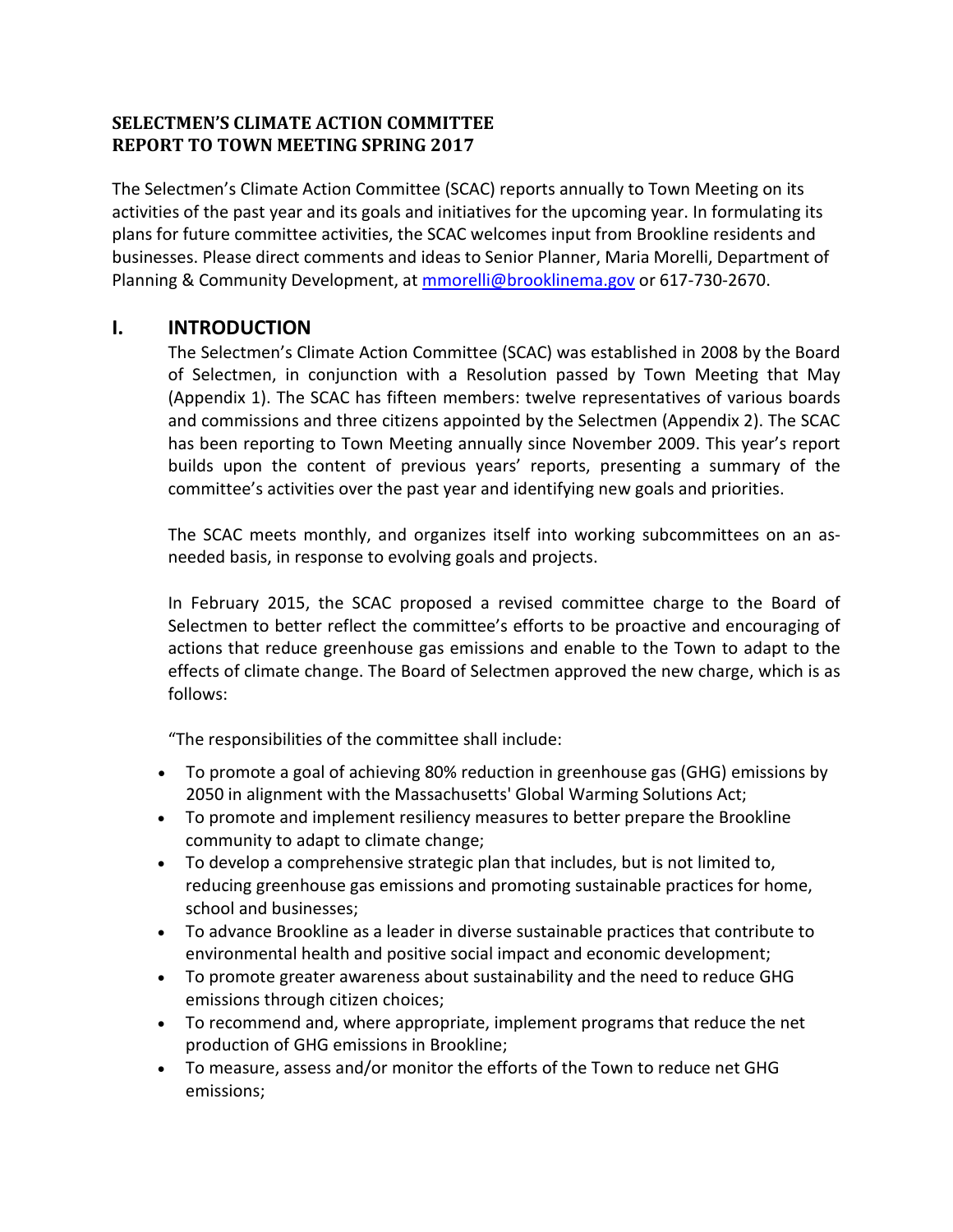- To serve as liaison between the Town and the public with regard to information and programs related to reducing net production of greenhouse gases;
- To report annually to the Annual Town Meeting and to report from time to time to the Board of Selectmen, the Town of Administrator, and the public; and,
- Such other responsibilities as may be determined from time to time by the Board of Selectmen."

# **II. ACCOMPLISHMENTS**

In April, Senior Planner Maria Morelli, AICP, assumed the responsibility of working with the Selectmen's Climate Action Committee when Lara Curtis-Hayes, AICP, left the Town of Brookline after ten years of service to work as a consultant.

# **1. Implemented Climate Action Plan**

The SCAC continued to refine and implement the Climate Action Plan, which sets a greenhouse gas reduction goal of 25% below 1990 levels by 2020, and 80% by 2050.

# **2. Awarded \$145,000 Green Communities Grant**

The Town attained "Green Community" status in 2011, which affirmed the Town's commitment to sustainability. The Department secured a grant from the Massachusetts Department of Energy Resources for \$145,000 for the installation of LED lights in several municipal buildings (Driscoll School, Eliot Recreation Center, and the Senior Center) and on street poles on the new Emerald Necklace Crossing.

Town staff submitted a final grant report to the Green Communities Division in February 2017 and an application for competitive grant funding was submitted in March 2017. Green Community designation must be maintained by continuing to satisfy the Green Community requirements (Appendix 3), including ensuring the town's fuel efficient vehicle purchasing policy is followed and that progress is made on the adopted Municipal Energy Reduction Plan. Annual reporting on the Town's Green Community status to the state is therefore required and was submitted in December 2016.

# **3. Completed Brookline Green Electricity Plan**

Working with a subcommittee, the Town contracted with energy broker Good Energy to submit a community choice aggregation plan to the Massachusetts Department of Public Utilities for approval. The Town expects to roll out the plan in spring 2017 to purchase electricity on behalf of residents and businesses, pending the State's approval of the plan. The program, Brookline Green Electricity, will not only offer competitive pricing but more options for consumers to purchase electricity from renewable resources.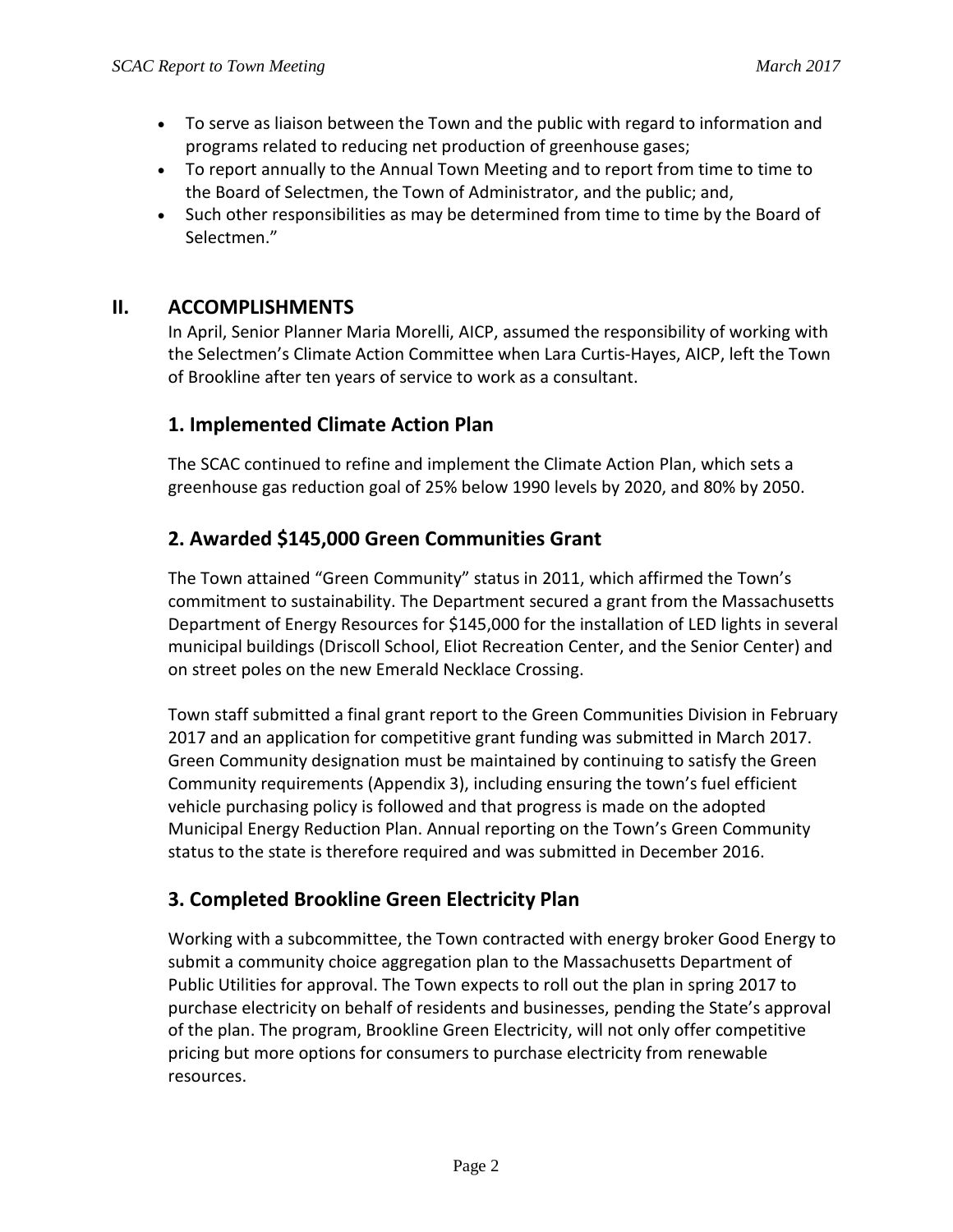# **4. Participated on Greater Boston Climate Preparedness Taskforce**

The SCAC and Town staff also represented the Town at meetings of the Climate Preparedness Taskforce, a newly-formed coalition of municipalities in the Greater Boston region, which, with the assistance of MAPC, have agreed to work together to address the likely regional impacts of climate change. This taskforce is encouraging municipalities to develop individual climate vulnerability assessments.

# **5. Completed Brookline's First Vulnerability Assessment**

Through a partnership made possible by the American Geophysical Union, SCAC members and Town staff worked with Northeastern University scientists to project extreme heat temperatures and the location of urban heat islands in 2030 and 2070 so that the Town can begin work on a mitigation and adaptation action plan. With the help of a \$20,000 State Community Compact grant, the Town is working with Metropolitan Area Planning Council (MAPC) to incorporate Northeastern's research into resources that will be used to educate the public and policy makers. The second phase of the project, in 2017, will focus on precipitation and flooding.

# **6. Spearheaded Zero Energy Building Study for Ninth School**

In collaboration with Climate Action Brookline, an SCAC subcommittee was formed to explore best practices, financial models, and challenges associated with Zero Energy Buildings (ZEB). The subcommittee has worked with the Building Department and Building Commission to guide future policies around net zero initiatives. In spring 2017 the subcommittee will participate in an energy charrette for the new elementary school, coordinated by environmental engineer and project manager, Ray Masak, of the Building Department to explore energy efficiencies and possible methods of energy generation for the project.

# **7. Installing Solar Photovoltaic Panels**

In conjunction with the Deputy Town Administrator and Town Counsel's Office, staff, with SCAC oversight, is working to finalize contracts with Blue Wave Capital for solar photovoltaic panel installations on several municipal properties with the goal of installing the panels in 2017.

# **8. Promoting Installation of Electric Vehicle Charging Stations**

Following a vote to refer several EV Charging Warrant Articles at the Fall 2016 Town Meeting, the SCAC formed a study committee to work with citizen petitioner Scott Ananian to make recommendations to Annual Town Meeting 2017 on how best to encourage the installation of Level 2 charging stations for electric vehicles.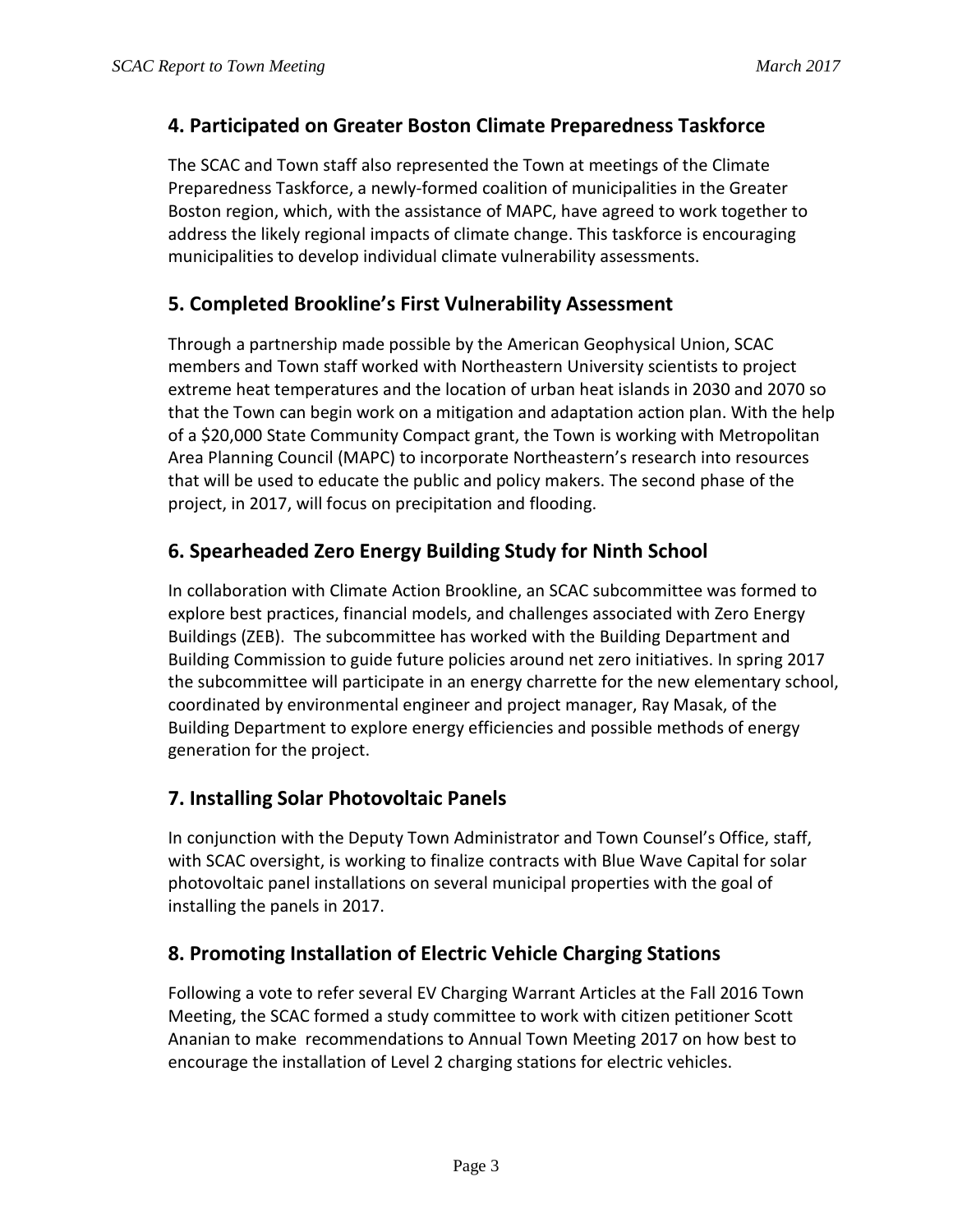## **9. Hosting Public Hearings on Warrant Articles Related to Sustainability**

The SCAC members hosted public hearings and make recommendations to Town Meeting on warrant articles that address issues impacting sustainability. Recently these recommendations have dealt with, electric vehicle charging stations, minimum parking requirements, plastic bags, and tree conservation on private property.

# **10. Updating Open Space Plan**

SCAC members have been serving on the Climate Change subcommittee for the Open Space Plan update during 2016. The focus of this subcommittee has been to bring greater awareness of the potential impacts of climate change on the Town and the role that parks and open space can play in the mitigation of greenhouse gas emissions and adaptation to the effects of climate change. Specific topics include heat island effect, storm water management, and the effect of methane leaks on trees.

## **III. WORK PLAN**

The SCAC has identified the following tasks for the coming year:

- 1. Continue to provide support to groups and residents working on activities listed in the Climate Action Plan, including community shared solar (CSS), bicycle sharing and complete streets, and adaptation. As implementation of the plan proceeds, refine greenhouse gas reduction estimates. The actions listed in the plan provide a road map and policy framework for the committee as it moves forward.
- 2. Assist as needed in the town's efforts to install solar PV facilities on municipal buildings and properties.
- 3. Lead and assist in developing community shared solar (CSS) opportunities in Brookline.
- 4. Work with community and municipal partners to identify and implement climate change adaptation strategies. Pool resources with neighboring municipalities to build support for adaptation initiatives and develop best practices.
- 5. Collaborate with CAB on community education and engagement activities to promote lifestyle changes that lead to greenhouse gas reduction.
- 6. Provide support for the town's efforts to implement the Green Communities Act criteria and objectives, including the execution of the municipal energy reduction plan, and encouraging the pursuit of renewable energy generation alternatives.
- 7. Complete Brookline Green Electricity and schedule community outreach sessions, as needed, during opt-out period.
- 8. Work with Northeastern University and MAPC on a Vulnerability Assessment for precipitation and flooding projections in 2030 and 2070. Schedule outreach sessions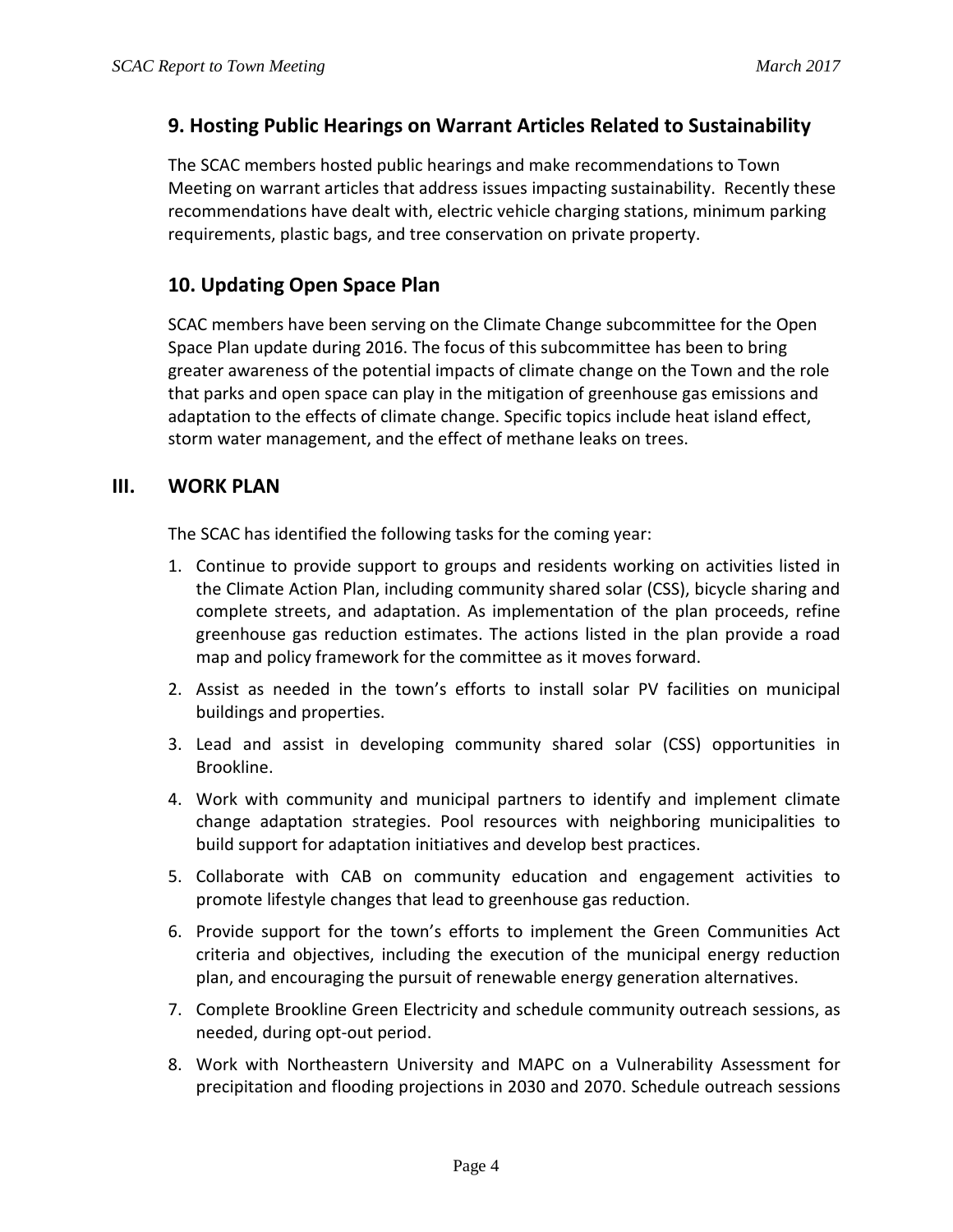with Town officials and citizens to report findings on areas vulnerable to the impacts of extreme temperatures, urban heat islands, and precipitation and flooding. Begin work on an action plan to mitigate these impacts.

- 9. Participate in an energy charrette to explore Zero Energy Building measures for the ninth elementary school. Formulate best practices to ensure that Net Zero measures are explored on future projects and to guide decision makers on future projects.
- 10. Obtain funding to prepare a best practices guide to encourage the installation of Level 2 charging stations for electric vehicles.
- 11. Pursue the installation of additional publicly accessible Level 2 charging stations for electric vehicles.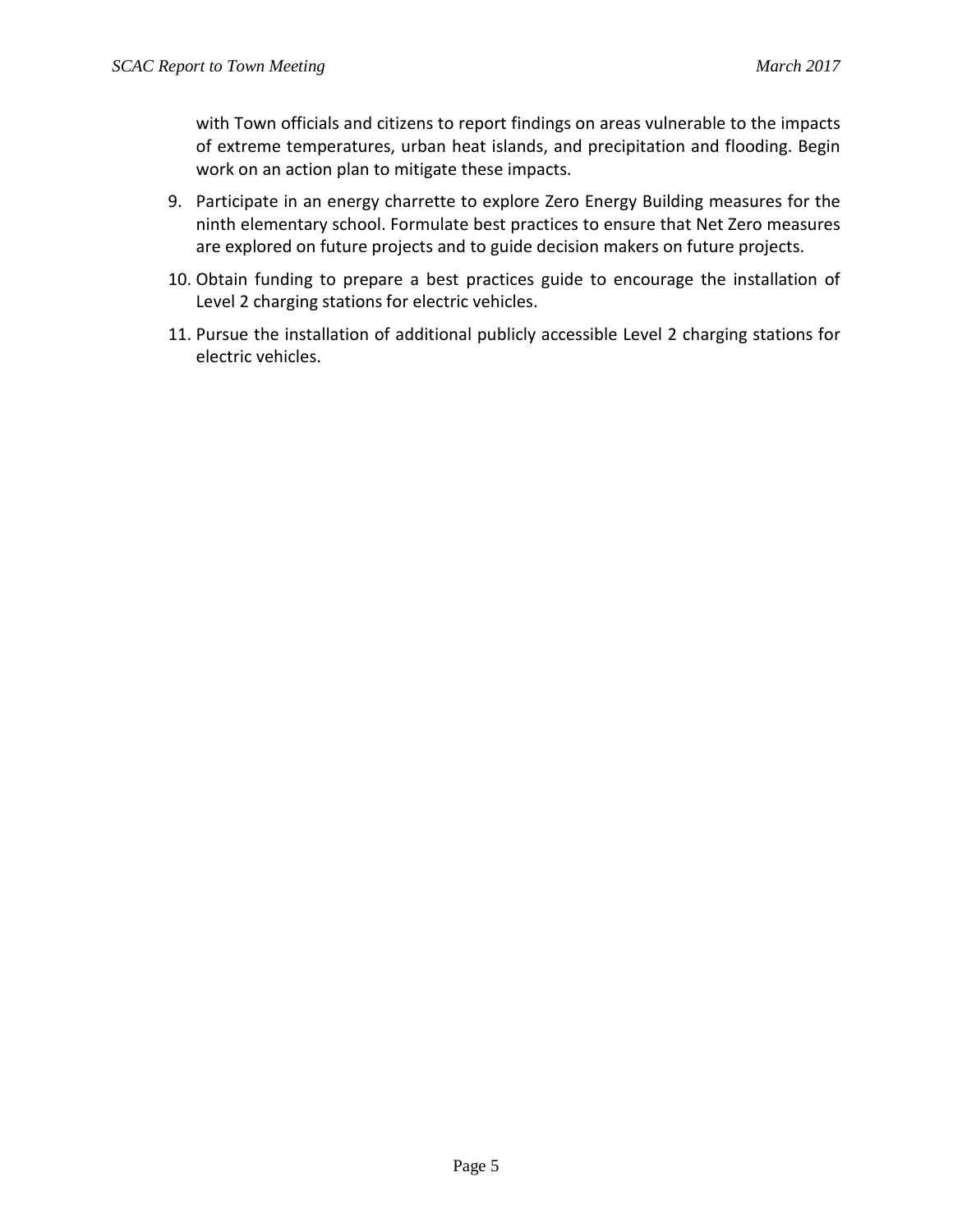## **IV. APPENDICES**

- **1. Town Meeting Resolution** (Article 29, May 27, 2008, Annual Town Meeting) VOTED: That the Selectmen establish a committee, the purpose of which is to reduce the total emission of greenhouse gases by the Brookline community, including Town government. The name of the committee shall be the Selectmen's Climate Action Committee. The responsibilities of the committee shall include:
	- 1. To recommend programs that reduce the net production of greenhouse gases in Brookline, such as energy efficiency measures, green energy sources, and additional greenspace;
	- 2. To monitor, measure, and assess efforts of the Town to reduce net greenhouse gas emissions;
	- 3. To monitor promising relevant programs in other municipalities;
	- 4. To monitor relevant technological developments;
	- 5. To serve as liaison between the Town and the public with regard to information and programs related to reducing net production of greenhouse gases;
	- 6. To report annually to the Annual Town Meeting and to report from time to time to the Board of Selectmen, the Town Administrator, and the public; and
	- 7. Such other responsibilities as may be determined from time to time by the Board of Selectmen.

The committee shall consist of the following members appointed by the Board of Selectmen:

- 1. A member of the Board of Selectmen
- 2. The Chair of the Advisory Committee or her/his nominee
- 3. The Chair of the School Committee or her/his nominee
- 4. The Chair of the Transportation Board or her/his nominee
- 5. The Chair of the Conservation Commission, or her/his nominee
- 6. The Chair of the Planning Board, or her/his nominee
- 7. The Chair of the Building Commission, or her/his nominee
- 8. The Chair of the Advisory Council on Public Health, or her/his nominee
- 9. A Co-Chair of Climate Action Brookline, or their nominee
- 10. The President of the Brookline GreenSpace Alliance, or her/his nominee
- 11. A Co-Chair of the Brookline Neighborhood Alliance, or their nominee
- 12. The President of the Brookline Chamber of Commerce, or her/his nominee
- 13. Three members at large with special consideration given to people with the following skills:
	- Relevant scientific and/or academic expertise
	- Relevant engineering expertise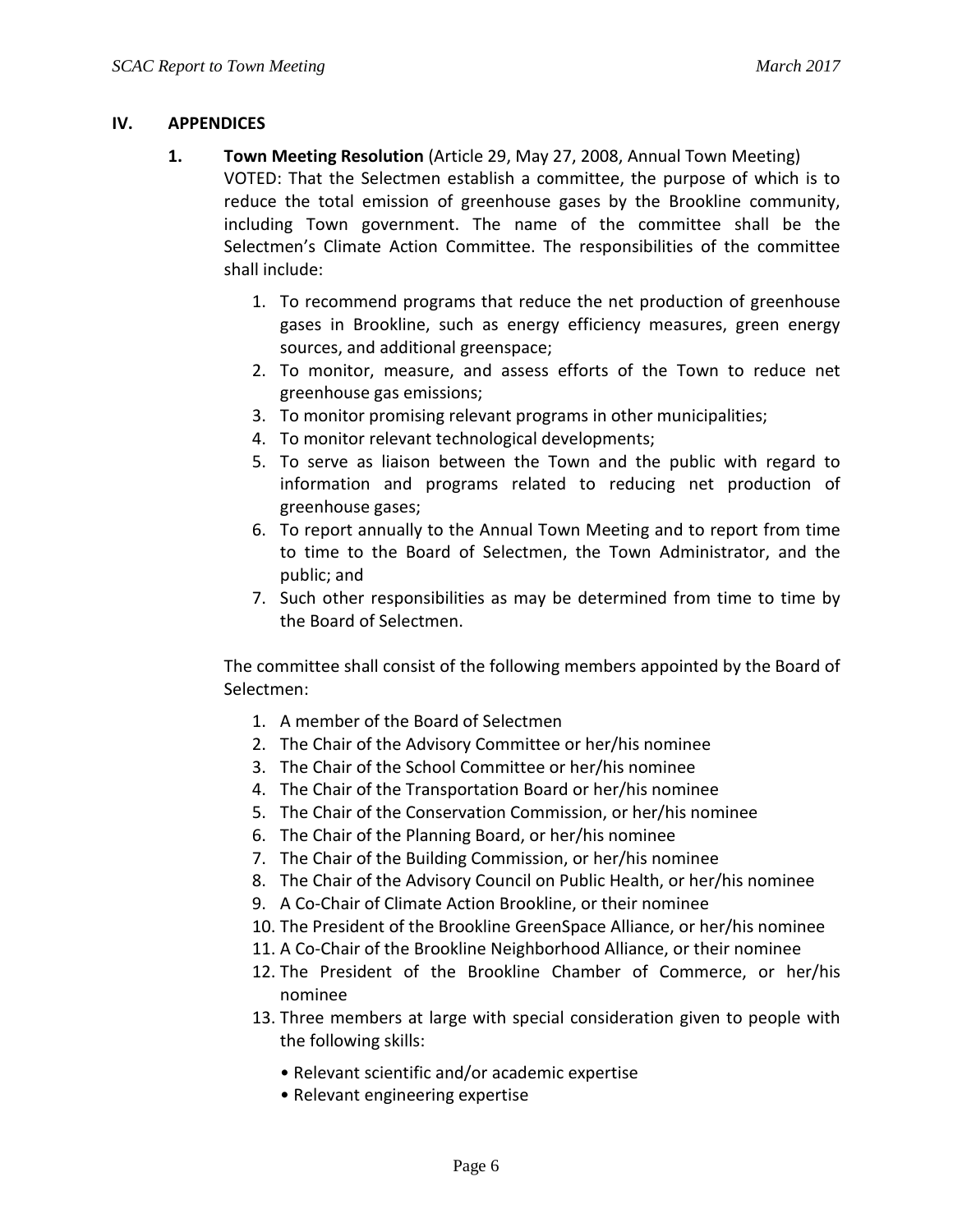- Knowledge of and/or experience with green businesses
- Relevant public health expertise.

All members shall serve three-year terms, which may be renewed. Initial appointments shall be for terms of one, two, and three years so that terms will expire at staggered intervals. No member shall be disqualified because she or he is not a resident of the Town. The committee shall have two co-chairpersons, one of whom shall be the selectman member and one of whom shall be elected annually by the committee. The staffing of the committee shall be determined by the Selectmen and the Town Administrator. The committee shall be established by November 30, 2008, and shall be evaluated by the Board of Selectmen before December 31, 2011 to determine whether it should be made permanent or dissolved.

### **2. SCAC Membership**

| Dan Bennett            | <b>Building Commission</b>             |
|------------------------|----------------------------------------|
| Michael Berger         | At-large                               |
| Ben Chang              | <b>School Committee</b>                |
| Nancy Heller, Co-chair | <b>Board of Selectmen</b>              |
| David Lescohier        | At-large                               |
| Alan Leviton           | <b>Climate Action Brookline</b>        |
| Werner Lohe, Co-Chair  | <b>Conservation Commission</b>         |
| Patricia Maher         | Department of Public Health            |
| Linda Pehlke           | <b>Brookline Neighborhood Alliance</b> |
| Deborah Rivers         | <b>Brookline GreenSpace Alliance</b>   |
| Kathleen Scanlon       | At-large                               |
| Ali Tali               | <b>Transportation Board</b>            |
| Don Weitzman           | <b>Advisory Committee</b>              |
| Open                   | <b>Planning Board</b>                  |
| Open                   | <b>Chamber of Commerce</b>             |
| Maria Morelli, Staff   | Senior Planner,                        |
|                        | Department of Planning and             |
|                        | <b>Community Development</b>           |

#### **3. Green Communities Act**

To qualify as a Green Community, a municipality must meet all five of the following criteria:

- Provide for the as-of-right siting of renewable or alternative energy generating facilities, renewable or alternative energy research and development (R&D) facilities, or renewable or alternative energy manufacturing facilities in designated locations.
- Adopt an expedited application and permitting process under which these energy facilities may be sited within the municipality and which shall not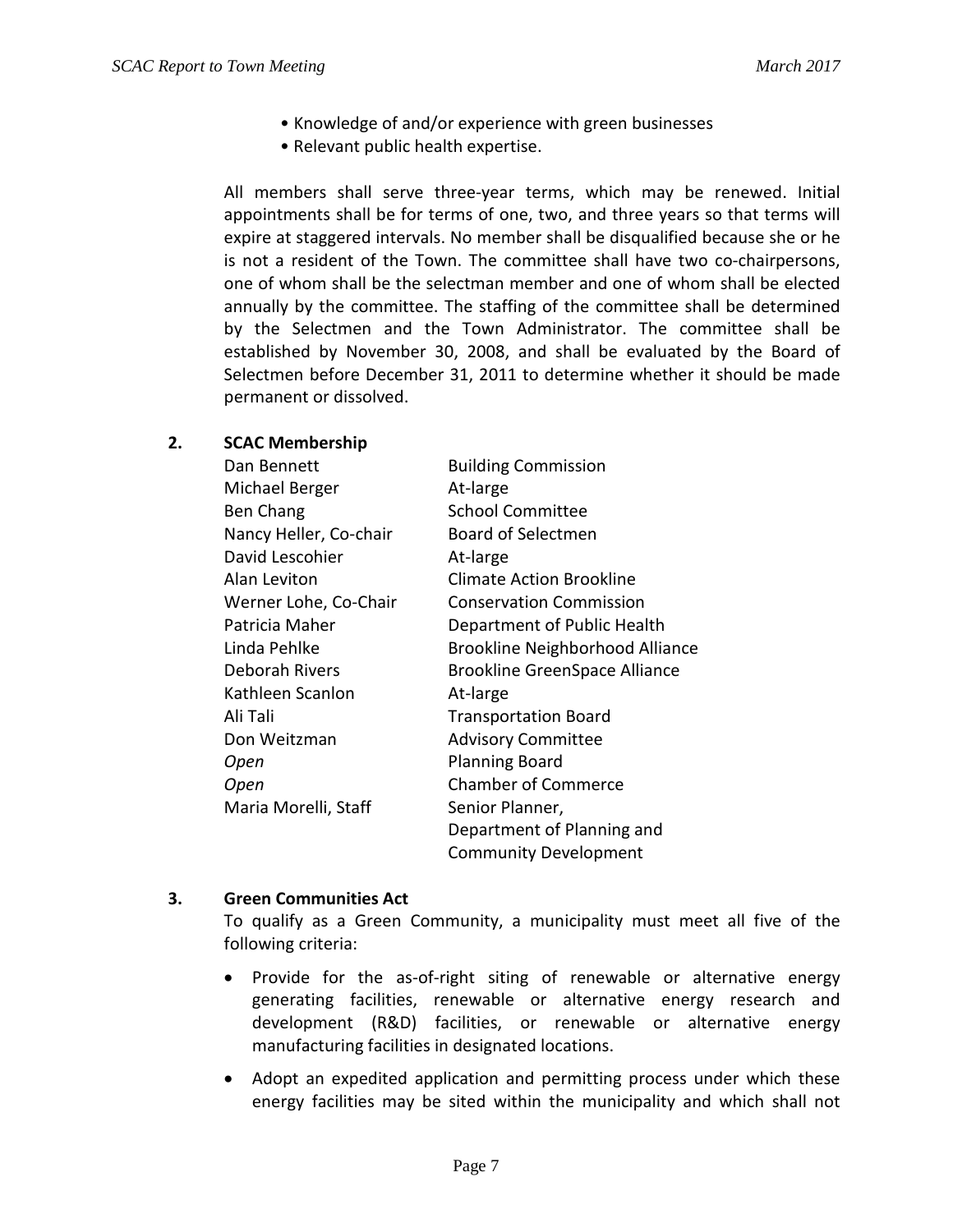exceed 1 year from the date of initial application to the date of final approval.

- Establish an energy use baseline inventory for municipal buildings, vehicles, street and traffic lighting, and put in place a comprehensive program designed to reduce this baseline by 20 percent within 5 years of initial participation in the program.
- Purchase only fuel-efficient vehicles for municipal use whenever such vehicles are commercially available and practicable.
- Require all new residential construction over 3,000 square feet and all new commercial and industrial real estate construction to minimize, to the extent feasible, the life-cycle cost of the facility by utilizing energy efficiency, water conservation and other renewable or alternative energy technologies.

### *4.* **Municipal Energy Reduction Plan**

*In June 2011, the Board of Selectmen adopted a Municipal Energy Reduction Plan with the goal of reducing municipal energy use by 20 percent over a 5-year period. Below is an excerpt from the plan's Introduction and Summary, as well as tables showing the town's energy use baseline and the energy efficiency measures that had already been implemented at the time of the plan's adoption. The Municipal Energy Reduction Plan is available on the Climate Action Committee's website.*

The Town of Brookline serves a population of approximately 57,107 residents, as measured by the 2000 U.S. Census. It is primarily a well-developed suburban residential community, with commercial hubs located along major transportation routes, such as Coolidge Corner, Brookline Village and Washington Square. The town manages 42 municipal buildings, 11 of which are school buildings. The town's municipal fleet includes approximately 276 vehicles. The town's public infrastructure includes approximately 4,085 streetlights (312 of which are ornamental), 354 traffic lights, and 182 park lights. The town's buildings are supplied electricity by NSTAR and heated with natural gas, although a majority of the buildings are powered by dual-fuel boilers, allowing them to be powered by heating oil if ever needed.

Energy efficiency and conservation is a priority of the town, and funding has been dedicated to improving the energy efficiency of the town's buildings and facilities for several years, reflecting this commitment. The town's Capital Improvements Program (CIP) has regularly included funding for energy efficiency measures on an annual basis, spending more than \$750,000 on energy conservation measures alone since 2004, with another \$1 million proposed as part of the Town's FY12-FY17 CIP. The town regularly partners with and participates in utility programs that subsidize energy efficiency improvements in order to leverage these funds. Therefore, several of the town's buildings and facilities are already extremely energy efficient.

A state audit in 2010 indicated that of the 17 town buildings selected by the Building Department for independent review because of their likelihood to benefit from energy efficiency measures, only three had estimated EPA rankings of 40 or below, and two of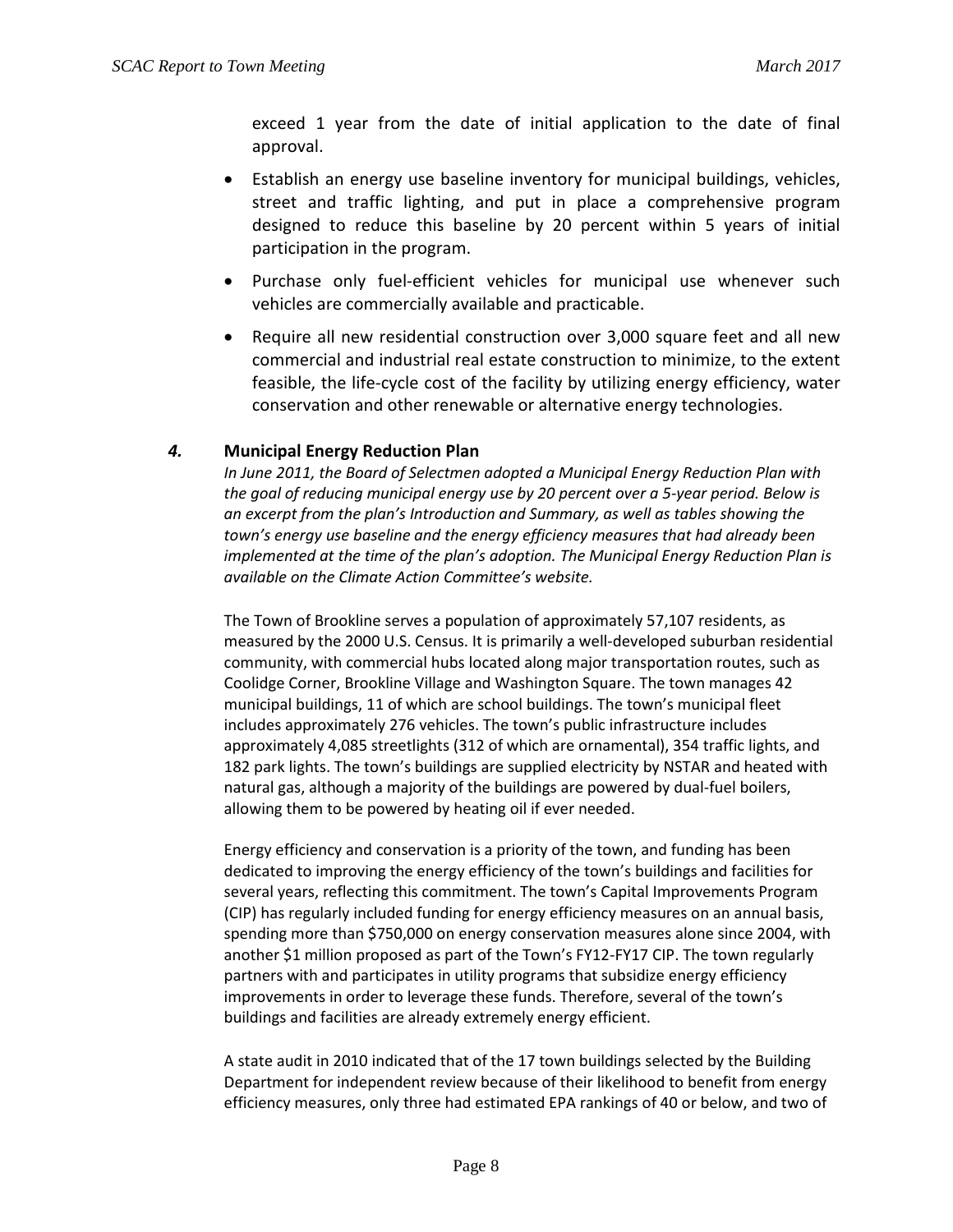those buildings are small and contribute only a fraction to the town's total energy costs. Six buildings had estimated EPA rankings of 75 or higher, qualifying them for EPA Energy Star certification should the Town wish to pursue official recognition. Such results can be credited towards the Building Department's efficient and diligent building management as well as the town's continued financial commitment to improving the energy efficiency of its facilities.

| <b>Category</b>                    | <b>Fiscal</b><br>Year<br>2009<br><b>MMBtu</b> | % of Total<br><b>MMBtu Baseline</b><br><b>Energy</b><br><b>Consumption</b> | <b>MMBtu</b><br><b>Savings</b><br>Already<br>Implemented | Projected<br><b>Planned</b><br><b>MMBtu</b><br><b>Savings</b> | <b>Total</b><br><b>MMBtu</b><br><b>Savings</b> | Savings as %<br>of Total<br><b>MMBtu</b><br><b>Baseline</b><br><b>Energy</b><br><b>Consumption</b> |
|------------------------------------|-----------------------------------------------|----------------------------------------------------------------------------|----------------------------------------------------------|---------------------------------------------------------------|------------------------------------------------|----------------------------------------------------------------------------------------------------|
| Buildings*                         | 135,328                                       | 70.2%                                                                      | 10,307                                                   | 19,580                                                        | 29,887                                         | 15.5%                                                                                              |
| Vehicles                           | 46,402                                        | 24.1%                                                                      | 782                                                      | 1,377                                                         | 2,159                                          | 1.1%                                                                                               |
| Street/<br>Traffic/<br>Park Lights | 10,989                                        | 5.7%                                                                       | $\Omega$                                                 | 7,936                                                         | 7,936                                          | 4.1%                                                                                               |
|                                    |                                               |                                                                            |                                                          |                                                               |                                                |                                                                                                    |
| <b>TOTAL</b>                       | 192,718                                       | 100%                                                                       | 11,089                                                   | 28,893                                                        | 39,981                                         | 20.7%                                                                                              |

#### **Table 3. Summary of Municipal Energy Use Baseline FY2009**

#### **Table 5. Energy Efficiency Measures Already Implemented**

|                                        | <b>Energy Conservation</b><br><b>Measure</b>                                                                                                                | <b>Estimated</b><br><b>Annual</b><br><b>Savings</b><br>(kWh) | <b>Estimated</b><br>Annual<br><b>Savings</b><br>(therms) | <b>Estimated</b><br><b>Annual</b><br><b>Savings</b><br>(unleaded<br>gallons) | <b>Estimated</b><br>Annual<br><b>Savings</b><br>(MMBtu) | <b>Source for</b><br><b>Estimated</b><br><b>Savings</b> |
|----------------------------------------|-------------------------------------------------------------------------------------------------------------------------------------------------------------|--------------------------------------------------------------|----------------------------------------------------------|------------------------------------------------------------------------------|---------------------------------------------------------|---------------------------------------------------------|
| <b>Town Hall</b>                       | Complete renovation,<br>incl. replacement<br>windows, new HVAC<br>systems, lighting,<br>switch from heating<br>oil to natural gas, etc.<br>(completed FY09) | 589,109                                                      | 12,510                                                   | $\mathbf{0}$                                                                 | 3,261                                                   | Actual bill<br>savings                                  |
|                                        | Occupancy sensors<br>for lighting (installed<br>FY10)                                                                                                       | 6,552                                                        |                                                          |                                                                              | 22                                                      | AECOM (vendor<br>for project)                           |
| <b>Brookline</b><br><b>High School</b> | <b>HVAC occupancy</b><br>sensors (installed<br><b>FY10)</b>                                                                                                 | 17,690                                                       | 10,200                                                   |                                                                              | 1,080                                                   | <b>Building</b><br>Commissioner<br>Estimate             |
|                                        | Demand<br>management<br>ventilation system for<br>gym (installed FY10)                                                                                      | 23,551                                                       |                                                          |                                                                              | 80                                                      | AECOM (vendor<br>for project)                           |
|                                        | Occupancy sensors<br>for lighting (installed<br>FY10)                                                                                                       | 18,275                                                       |                                                          |                                                                              | 62                                                      | AECOM (vendor<br>for project)                           |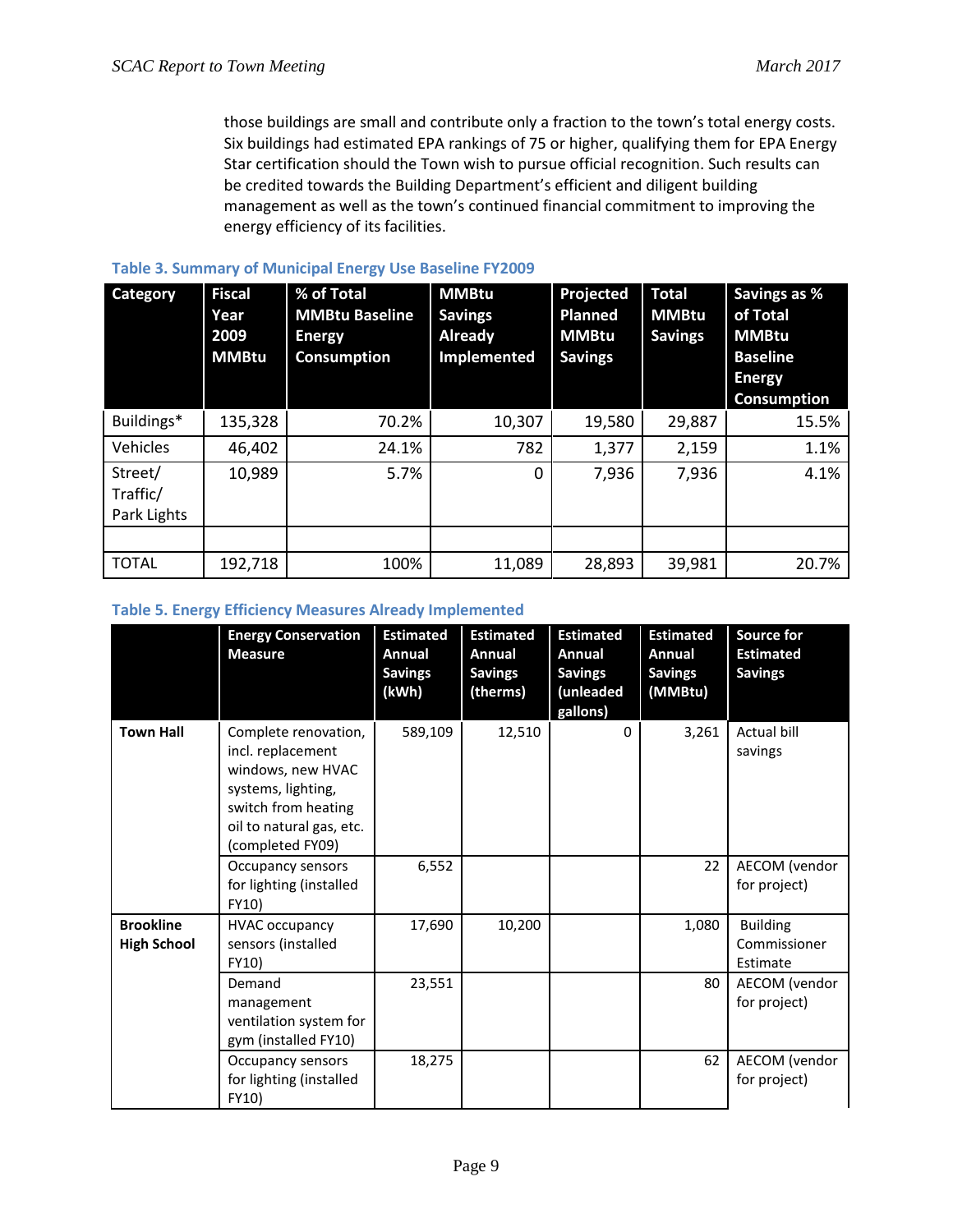|                                           | <b>Energy Conservation</b><br><b>Measure</b>                       | <b>Estimated</b><br><b>Annual</b><br><b>Savings</b><br>(kWh) | <b>Estimated</b><br>Annual<br><b>Savings</b><br>(therms) | <b>Estimated</b><br>Annual<br><b>Savings</b><br>(unleaded<br>gallons) | <b>Estimated</b><br><b>Annual</b><br><b>Savings</b><br>(MMBtu) | <b>Source for</b><br><b>Estimated</b><br><b>Savings</b>                        |
|-------------------------------------------|--------------------------------------------------------------------|--------------------------------------------------------------|----------------------------------------------------------|-----------------------------------------------------------------------|----------------------------------------------------------------|--------------------------------------------------------------------------------|
| <b>Baker School</b>                       | Replace bulbs and<br>ballasts (installed<br>FY10)                  | 34,114                                                       |                                                          |                                                                       | 116                                                            | AECOM (vendor<br>for project)                                                  |
|                                           | Lighting (installed<br>FY10)                                       | 57,268                                                       |                                                          |                                                                       | 195                                                            |                                                                                |
|                                           | <b>HVAC occupancy</b><br>sensors (installed<br>FY10-11)            |                                                              | 5780                                                     |                                                                       | 578                                                            | <b>Building</b><br>Commissioner<br>Estimate                                    |
| <b>Driscoll</b><br><b>School</b>          | Replace bulbs and<br>ballasts (installed<br>FY10)                  | 61,911                                                       |                                                          |                                                                       | 211                                                            | AECOM (vendor<br>for project)                                                  |
| <b>Heath School</b>                       | <b>HVAC occupancy</b><br>sensors (installed<br>FY11)               |                                                              | 1,200                                                    |                                                                       | 120                                                            | <b>Building</b><br>Commissioner<br>Estimate                                    |
| Lynch<br><b>Recreation</b><br>Center      | Occupancy sensors<br>for lights (installed<br>FY10)                | 6,271                                                        |                                                          |                                                                       | 21                                                             | AECOM (vendor<br>for project)                                                  |
| <b>New Lincoln</b><br><b>School</b>       | lighting upgrade<br>(installed FY10)                               | 47,806                                                       |                                                          |                                                                       | 163                                                            | AECOM (vendor<br>for project)                                                  |
|                                           | CO2 sensors/demand<br>ventilation<br>equipment (installed<br>FY10) |                                                              |                                                          |                                                                       | $\mathbf 0$                                                    |                                                                                |
| <b>Old Lincoln</b>                        | CO2 sensors/demand<br>ventilation<br>equipment (installed<br>FY10) |                                                              |                                                          |                                                                       | 0                                                              | AECOM<br>(vendor for<br>project)                                               |
|                                           | Pipe Insulation<br>(installed FY10)                                |                                                              | 6,335                                                    |                                                                       | 634                                                            |                                                                                |
|                                           | Install new high<br>efficiency boiler                              |                                                              | 3,674                                                    |                                                                       | 367                                                            | <b>Building</b><br>Commissioner<br>Estimate (10%<br>reduction in gas<br>usage) |
| <b>Devotion</b><br><b>School</b>          | Occupancy sensors<br>for lights (installed<br>FY10)                | 97,416                                                       |                                                          |                                                                       | 332                                                            | AECOM (vendor<br>for project)                                                  |
| Lawrence<br><b>School</b>                 | new lighting, fixtures,<br>controls (installed<br>FY10)            | 52,696.60                                                    |                                                          |                                                                       | 180                                                            | AECOM (vendor<br>for project)                                                  |
|                                           | Occupancy sensors<br>for HVAC (installed<br>FY11)                  |                                                              | 7,460                                                    |                                                                       | 746                                                            | <b>Building</b><br>Commissioner<br>Estimate                                    |
| <b>UAB/Physical</b><br><b>Ed Building</b> | Occupancy sensors<br>for lights (installed<br>FY11)                | 10,532                                                       |                                                          |                                                                       | 36                                                             | AECOM (vendor<br>for project)                                                  |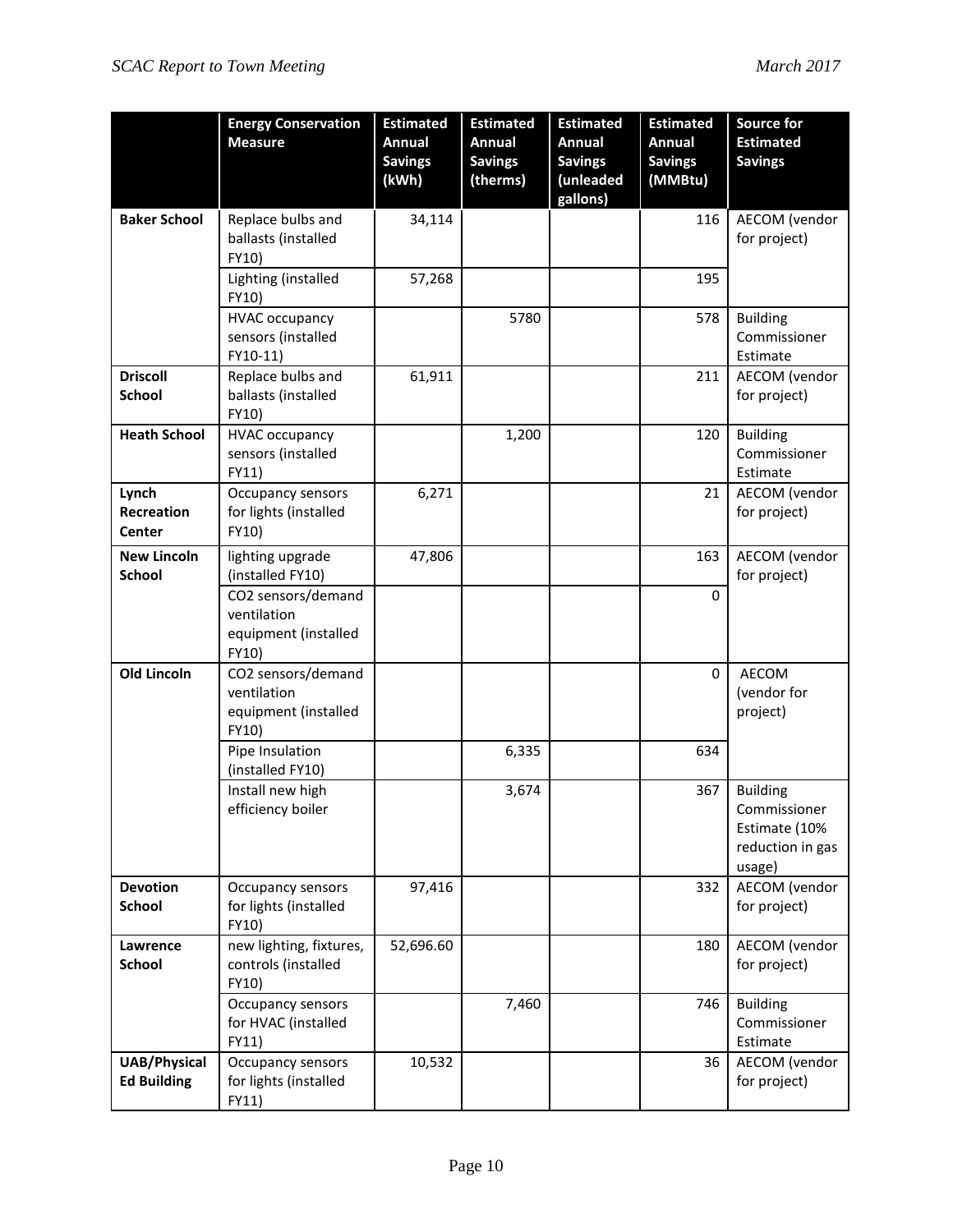|                                                      | <b>Energy Conservation</b><br><b>Measure</b>                                                                                                                              | <b>Estimated</b><br>Annual<br><b>Savings</b><br>(kWh) | <b>Estimated</b><br>Annual<br><b>Savings</b><br>(therms) | <b>Estimated</b><br>Annual<br><b>Savings</b><br>(unleaded<br>gallons) | <b>Estimated</b><br>Annual<br><b>Savings</b><br>(MMBtu) | <b>Source for</b><br><b>Estimated</b><br><b>Savings</b>                            |
|------------------------------------------------------|---------------------------------------------------------------------------------------------------------------------------------------------------------------------------|-------------------------------------------------------|----------------------------------------------------------|-----------------------------------------------------------------------|---------------------------------------------------------|------------------------------------------------------------------------------------|
| Soule Gym                                            | new lighting/fixtures<br>(installed FY10)                                                                                                                                 | 9,239                                                 |                                                          |                                                                       | 32                                                      | AECOM (vendor<br>for project)                                                      |
| <b>Senior Center</b>                                 | Install new high<br>efficiency boiler                                                                                                                                     |                                                       | 1,215                                                    |                                                                       | 122                                                     | <b>Building</b><br>Commissioner<br>Estimate                                        |
| 11 Newton<br><b>Street DPW</b>                       | new lighting/fixtures<br>(installed FY10)                                                                                                                                 | 26,719                                                |                                                          |                                                                       | 91                                                      | AECOM (vendor<br>for project)                                                      |
|                                                      |                                                                                                                                                                           |                                                       |                                                          |                                                                       |                                                         |                                                                                    |
| <b>Take Home</b><br>Vehicle<br><b>Reductions</b>     | The number of<br>vehicles driven home<br>by town staff has<br>been sharply<br>reduced.<br>(implemented FY10)                                                              |                                                       |                                                          | 5,448                                                                 | 676                                                     | Fuel savings<br>from mileage<br>estimates                                          |
| <b>Town PCs</b><br><b>PowerSave</b><br><b>Policy</b> | All town computers<br>have been equipped<br>with a Powersave<br>feature that<br>automatically shuts<br>off computers after a<br>period of idleness.<br>(implemented FY10) | 543,899                                               |                                                          |                                                                       | 1,856                                                   | 7.5% savings<br>assumed (first 3<br>mos of project<br>have yielded<br>10% savings) |
|                                                      | <b>TOTAL SAVINGS</b>                                                                                                                                                      | 1,603,048                                             | 48,374                                                   | 5,448                                                                 | 10,983                                                  |                                                                                    |

## **5. Town of Brookline Greenhouse Gas Inventory Overview**

## *History and Purpose*

In May 2000, the Town of Brookline elected to participate in the Cities for Climate Protection Campaign, a program of the International Council of Local Environmental Initiatives (ICLEI). The Cities for Climate Protection Campaign follows a 'Five Milestone' process:

- Milestone One: Conduct a Greenhouse Gas Emissions Inventory and Report
- Milestone Two: Set a Greenhouse Gas Emissions Reduction Target
- Milestone Three: Develop a Local Climate Action Plan
- Milestone Four: Implement the Local Climate Action Plan
- Milestone Five: Monitor Emissions Reductions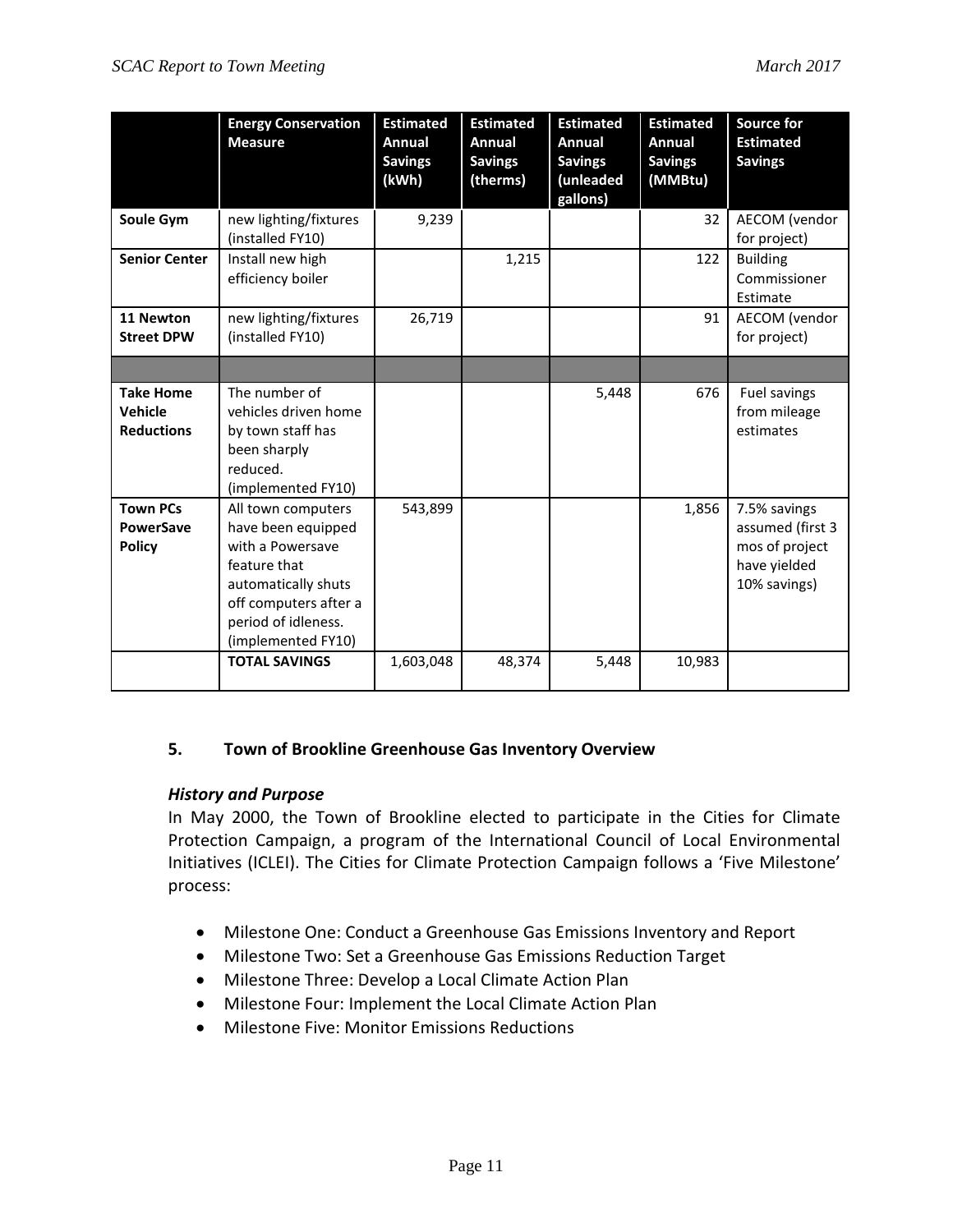The Town completed the first three milestones in the ICLEI program, publishing a greenhouse gas inventory in August 2000 and a Greenhouse Gas Emissions Reduction Target and Climate Action Plan in February 2002.

The August 2000 Greenhouse Gas Inventory reported emissions for calendar years 1995 and 1998. The following summary updates those initial findings to include information for calendar years 2003 and 2008. The goal of the Greenhouse Gas Inventory is to guide Brookline's process of writing and implementing a plan to reduce the emissions contributing to climate change.

## *Brookline's Community Greenhouse Gas Emissions Totaled 520,000 Tons CO2 for CY2008*

Brookline's community greenhouse gas emissions (Table 1 and Figure 1) have been steady at roughly 520,000 tons of  $CO<sub>2</sub>$  per year for, at least, the five year period from 2003 through 2008. Community emissions comprise the residential, commercial, and government sectors.

Brookline's 2008 community greenhouse gas emissions were about eight percent below the annual emissions rate of 560,000 tons previously reported for 1995 (August 2000 Greenhouse Gas Inventory Report). Adjusting for possible inconsistencies in electricity and natural gas usage and vehicle emissions described below, Brookline's 1995 greenhouse gas emissions may have been as low as 515,000 tons per year. In either case, Brookline has done better than the United States, as a whole. Greenhouse gas emissions increased about ten percent nationally from 1995 through 2007.

Greenhouse gas emissions from Brookline's government operations (Figure 2) for 2008 are relatively unchanged from those previously reported for 1995 (August 2000 Greenhouse Gas Inventory Report). Government operations are responsible for about three percent of Brookline's total community emissions.

Emissions from MBTA trolleys and buses were not included in this analysis. Emissions from these sources are likely about one percent of the reported total community emissions, based on the August 2000 Greenhouse Gas Inventory Report.

## *Brookline's Climate Action Plan Base Year Should be Changed from 1995 to 2003*

The ICLEI Local Government Protocol (September 2008) states: "It is good practice to compile an emissions inventory for the earliest year for which complete and accurate data can be gathered. The base year for the UNFCCC and subsequent Kyoto Protocol is calendar year 1990. However, required data from 1990 is often prohibitively difficult or impossible to collect. Given that the priority for a greenhouse gas management program should be on practical results, it is more important that the base year be documented with enough detail to provide a good basis for local action planning than it is that all local governments produce an inventory with the same, stipulated base year."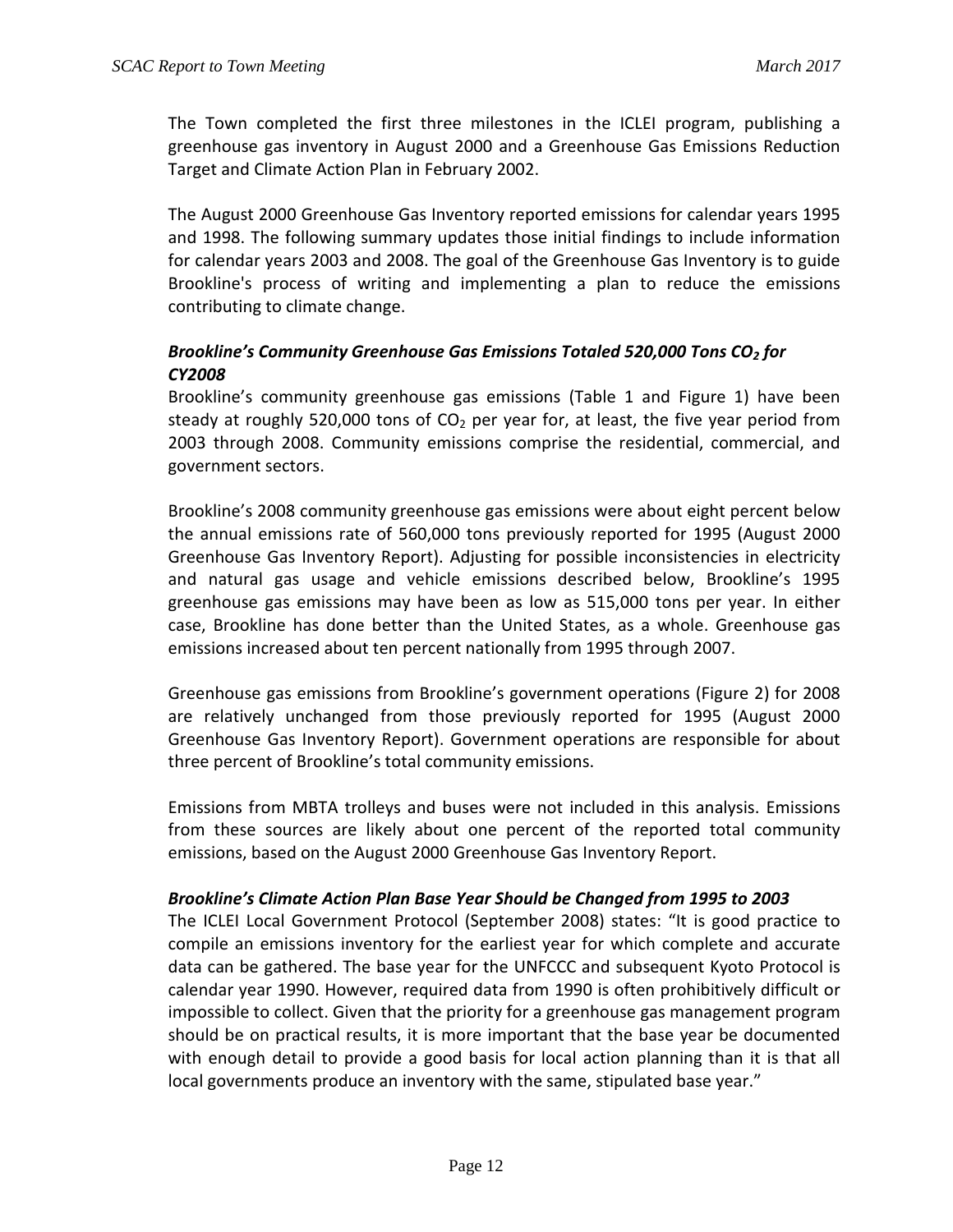Graphs of electricity usage (Figure 3) and natural gas usage (Figure 4) from 1995 through 2008 indicate anomalies in trends for both utilities. Values for 1995 and 1998 were reported in the August 2000 Greenhouse Gas Inventory report based on information provided by Boston Edison and Boston Gas. Usage information for 2002 through 2008 was obtained from NSTAR and National Grid. The significant drop in usage of gas and electricity from 1998 to 2002 is inconsistent with both population growth in Brookline and national trends in residential energy consumption during that period.

 $CO<sub>2</sub>$  emissions from vehicles traveling in Brookline may also have been overstated, based on a November 2009 report from the United States Environmental Protection Agency. Vehicle emission factors generated for 1995 by the ICLEI software (SCAC2009) were based on projections that predated the recent EPA report.

Due to the above inconsistencies, it is recommended that 2003 be used as the base year for Brookline's Greenhouse Gas Reduction Target and Climate Action Plan.

#### *Brookline's Residential Carbon Footprint is Much Lower than the U.S. Average*

In 2008, Brookline's average residential carbon footprint was about 31,000 pounds of CO<sub>2</sub> per year. The average US household had a carbon footprint of 46,000 pounds of CO<sub>2</sub> per year, according to data from the US Energy Information Agency's (EIA) 2005 Residential Energy Consumption Survey and a household vehicle use survey for 2009 published by the National Highway Transportation Survey (NHTS). In both cases,  $CO<sub>2</sub>$ emissions from personal air travel were not included.

Brookline's average commercial carbon footprint was 162,000 pounds of  $CO<sub>2</sub>$  per year in 2008, excluding air travel.

| Table 1            | <b>Greenhouse Gas Emissions</b><br>$CO2e$ , Tons/Year        |            |           |         |  |
|--------------------|--------------------------------------------------------------|------------|-----------|---------|--|
|                    | 1995                                                         | 2003       |           | 2008    |  |
| Electricity        | 140,920                                                      | 130,384    |           | 137,125 |  |
| Natural Gas        | 120,369                                                      | 104,223    |           | 126,643 |  |
| <b>Heating Oil</b> | 126,267                                                      | 112,366    |           | 103,678 |  |
| Cars and Trucks    | 151,315                                                      | 152,194    |           | 128,992 |  |
| Solid Waste        | 21,129                                                       | 21,129     |           | 21,264  |  |
| Total              | 559,999                                                      | 520,295    |           | 517,702 |  |
| Table 2            | 2008 GHG Emissions By Sector<br>CO <sub>2</sub> e, Tons/Year |            |           |         |  |
|                    |                                                              |            |           |         |  |
|                    | Residential                                                  | Commercial | Municipal | Total   |  |
| Electricity        | 75,688                                                       | 54,106     | 7,331     | 137,125 |  |
| Natural Gas        | 89,812                                                       | 34,474     | 2,357     | 126,643 |  |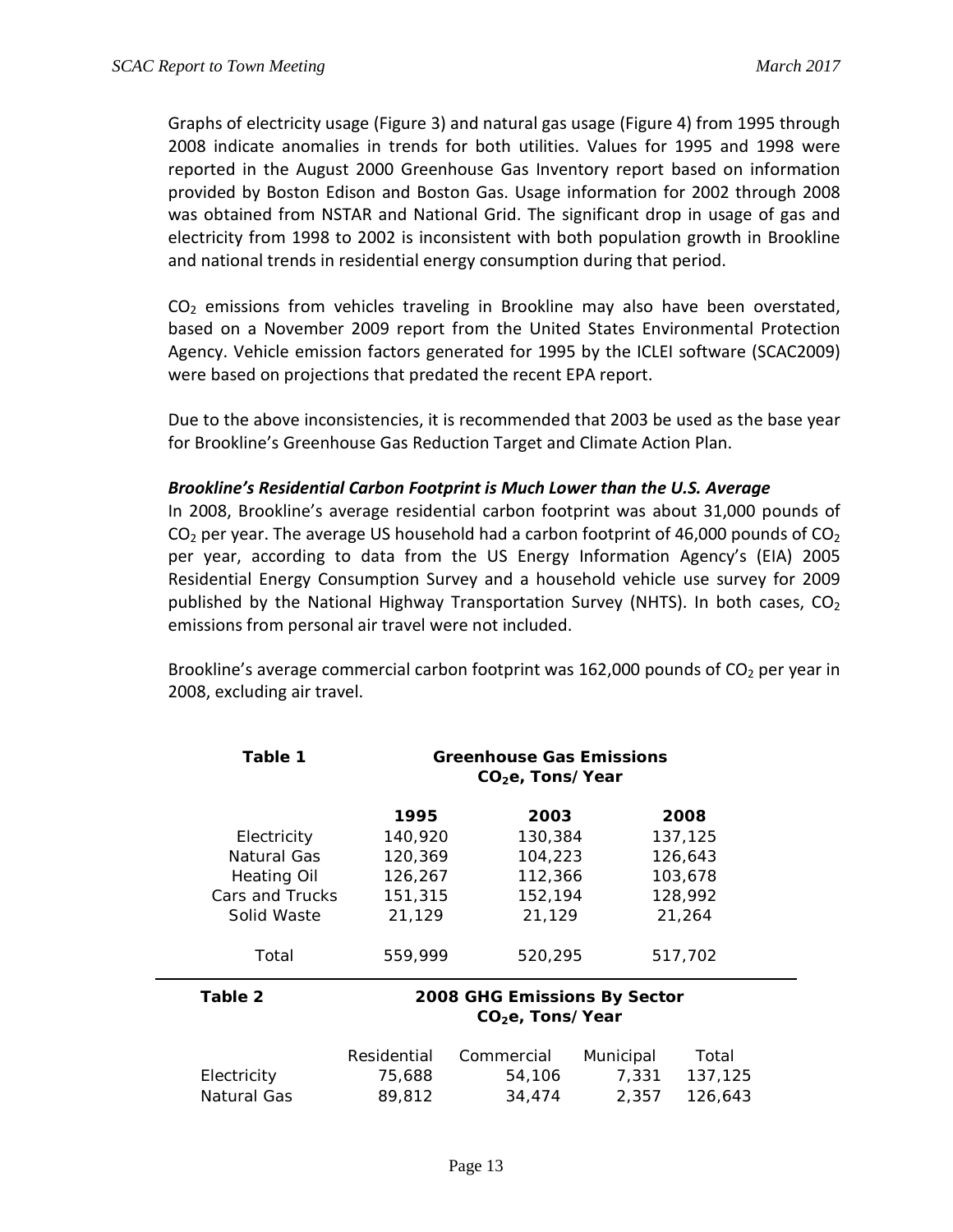| <b>Heating Oil</b><br>Cars and Trucks<br>Solid Waste | 81,070<br>14.176 | 19,980<br>6.998 | 2.629<br>90 | 103.679<br>128,992<br>21,264 |  |
|------------------------------------------------------|------------------|-----------------|-------------|------------------------------|--|
| Total                                                |                  |                 |             | 517,702                      |  |

## **Table 3 Greenhouse Gas Sources**

|                    |               | 1995        | 2003        | 2008        |
|--------------------|---------------|-------------|-------------|-------------|
| Electricity        | kwh.          | 311,702,637 | 288,397,640 | 293,386,860 |
| Natural Gas        | <b>Therms</b> | 20,445,394  | 17,702,807  | 21,511,045  |
| <b>Heating Oil</b> | Gallons       | 11,283,499  | 10,041,279  | 9,264,891   |
| Cars and Trucks    | Miles         | 232.094.937 | 242,992,126 | 210,333,390 |
| Solid Waste        | <b>Tons</b>   | 21,000      | 21,000      | 21,135      |

## **Table 4 Brookline's Residential Carbon Footprint - 2008**

|                                        | $CO2e$ , Tons/Year |
|----------------------------------------|--------------------|
| Electricity                            | 75,688             |
| Natural Gas                            | 89,812             |
| Heating Oil                            | 81,071             |
| Gasoline/Diesel                        | 139,156            |
| Solid Waste                            | 14,176             |
| Total                                  | 399,901            |
| Number of Households                   | 25,573             |
| Pounds CO <sub>2</sub> /Household/Year | 31,275             |
|                                        |                    |

### **Table 5 Brookline's Commercial Carbon Footprint - 2008**

|                                       | $CO2e$ , Tons/Year |
|---------------------------------------|--------------------|
| Electricity                           | 52,536             |
| Natural Gas                           | 34,474             |
| Heating Oil                           | 19,980             |
| Gasoline/Diesel                       | 7,576              |
| Solid Waste                           | 6,998              |
|                                       | 121,564            |
| Number of Businesses                  | 1,500              |
| Pounds CO <sub>2</sub> /Business/Year | 162.086            |

## **Table 6 Brookline's Municipal Carbon Footprint - 2008**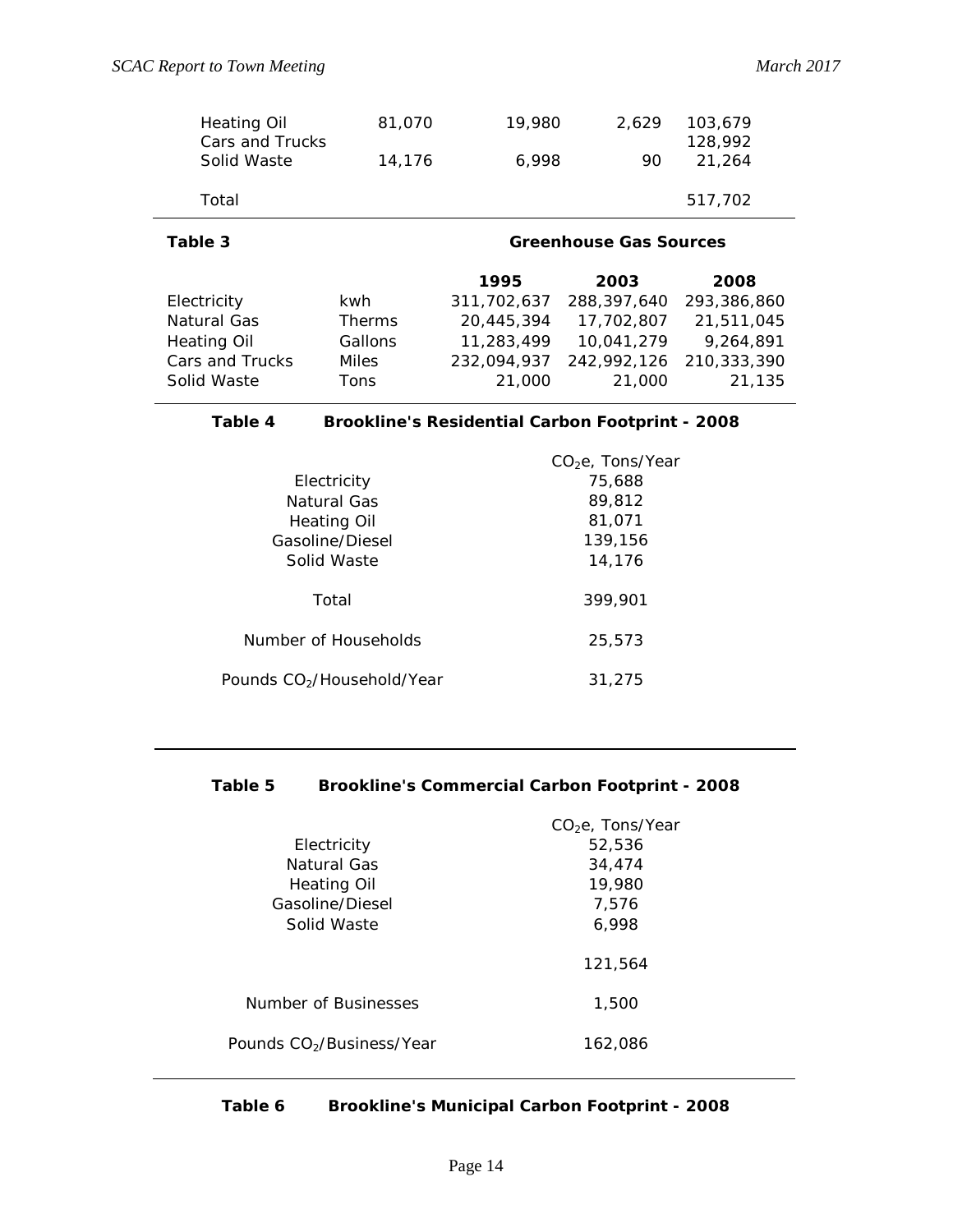



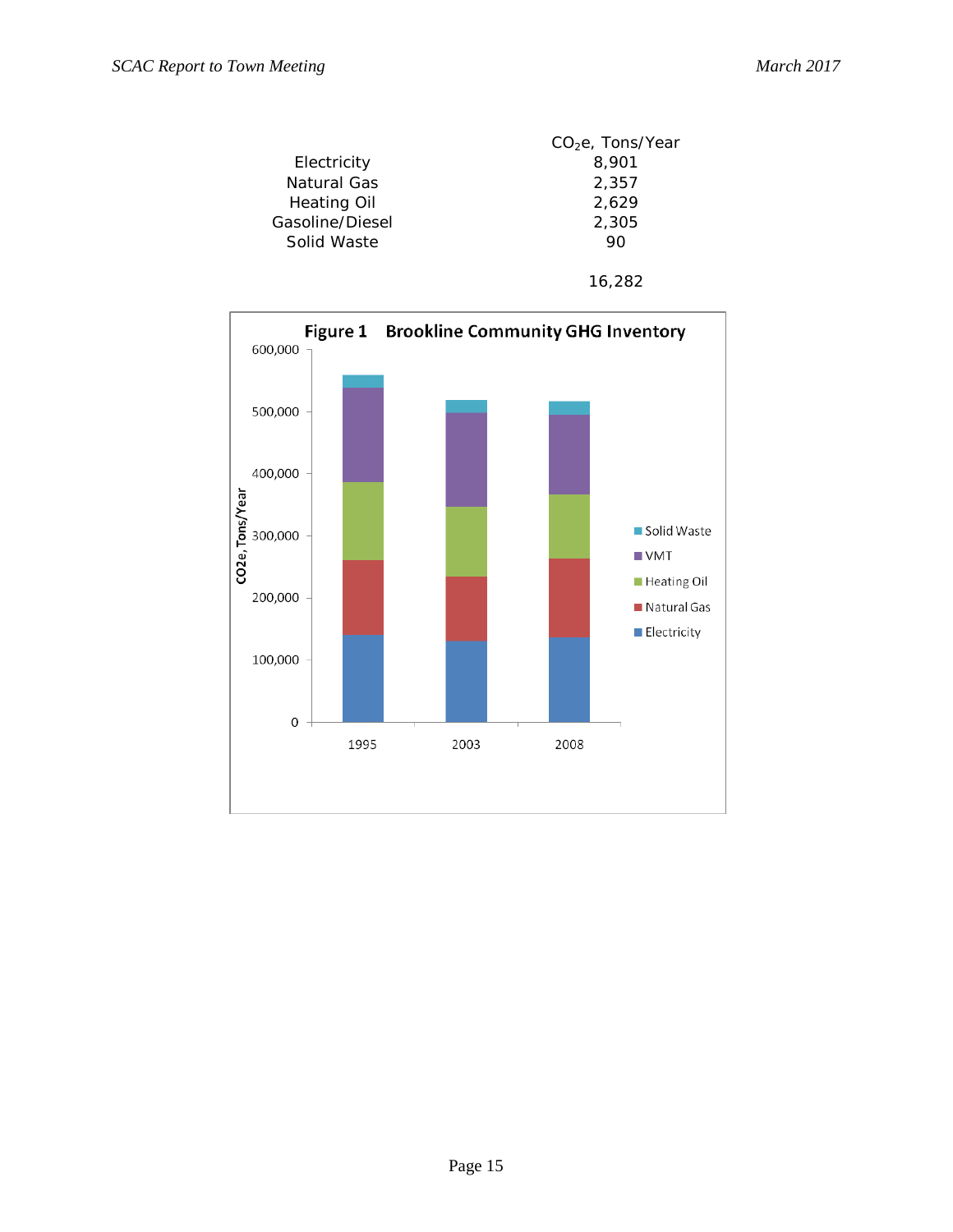